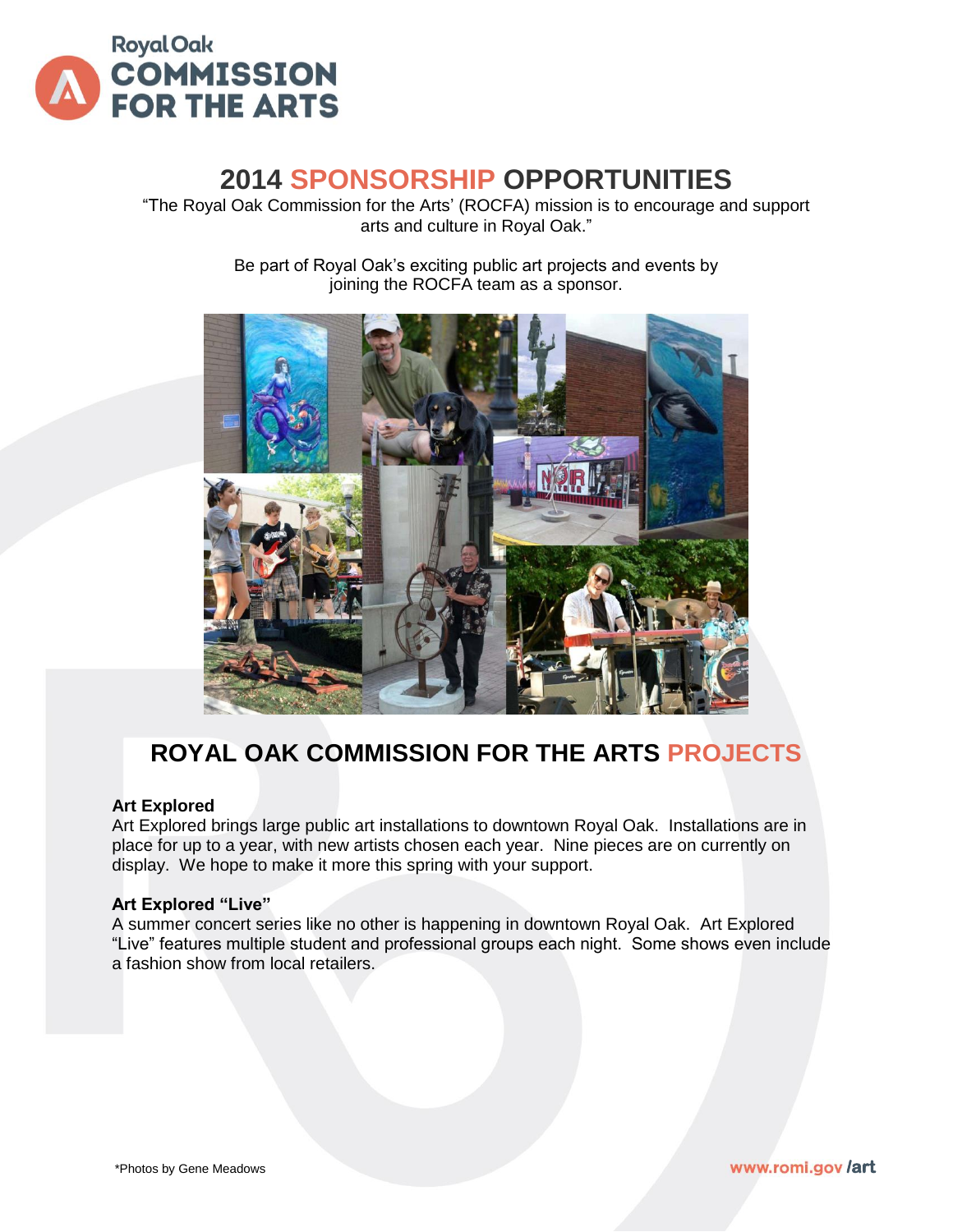

## **ROYAL OAK COMMISSION FOR THE ARTS SPONSORSHIP LEVELS**

#### **SIGNATURE SPONSOR - \$10,000**

*Provide the framework for ROCFA's activities as a major sponsor.* This sponsorship supports all ROCFA activities:

- Organization logo featured in all ads, posters and banners
- Organization logo featured in all press releases and web advertising, including direct link to organization's website (where applicable)
- Organization logo featured with link on the ROCFA website
- Opportunity to host a free table at all events
- Opportunity to speak at select art openings and events
- ROCFA supporter sticker for public display
- Logo featured on public art plaques with year-round public visibility
- Preferred placement of public art piece

### **LEAD SPONSOR - \$5,000**

This sponsorship supports all ROCFA activities:

- Organization logo in all ads, posters and banners
- Organization logo in all press releases and web advertising, including direct link to organization's website (where applicable)
- Organization logo with link on the ROCFA website
- ROCFA supporter sticker for public display
- Logo on public art plaques with year-round public visibility
- Preferred placement of public art piece

### **SUPPORTING SPONSOR - \$1,000**

This sponsorship supports all ROCFA activities:

- Organization logo in all ads, posters and banners
- Organization logo in all press releases and web advertising, including direct link to organization's website (where applicable)

www.romi.gov/art

- Organization logo with link on the ROCFA website
- ROCFA supporter sticker for public display

### **"ROCFA STICKER" SPONSOR - \$250**

This sponsorship supports all ROCFA activities:

- Organization logo and link on the ROCFA website
- ROCFA supporter sticker for public display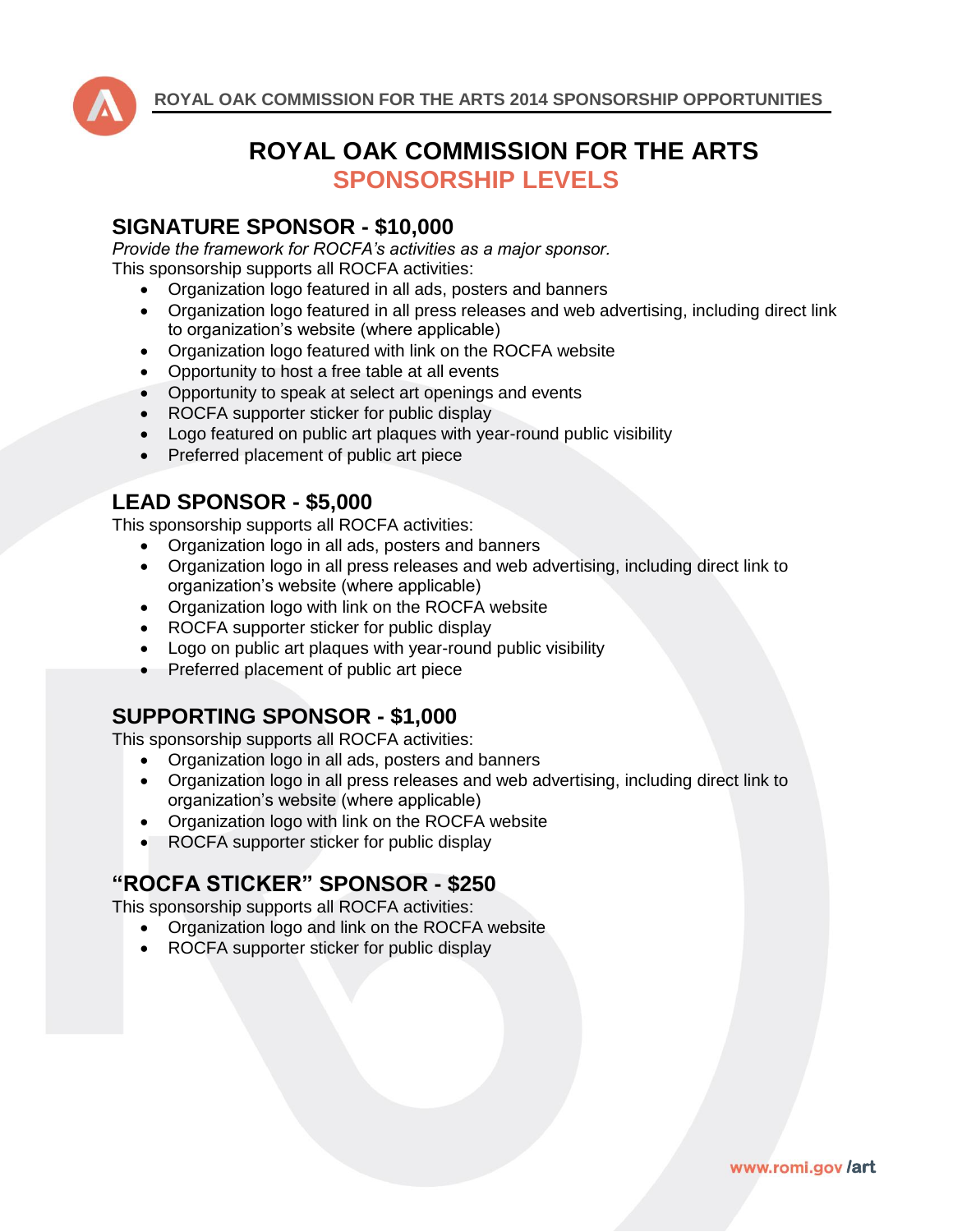

*Art Explored mural by artist Jennie M. Burt, "Whimsy of Whales" displayed in Downtown Royal Oak.*

## **ART EXPLORED PUBLIC ART SPONSOR - \$1200**

This sponsorship supports the Art Explored public art program:

- Organization logo featured in all AE ads, posters and banners
- Organization logo featured in all press releases and web advertising for AE, including direct link to organization's website (where applicable)
- Organization logo featured with link on the ROCFA website
- ROCFA supporter sticker for public display
- Logo featured on public art plaques with year-round public visibility
- Preferred placement of public art piece

### **ART EXPLORED "LIVE" SPONSOR - \$1000**

This sponsorship supports the Art Explored "Live" summer concert series:

- Organization logo featured in all AE Live ads, posters and banners
- Organization logo featured in all press releases and web advertising for AE Live, including direct link to organization's website (where applicable)
- Organization logo featured with link on the ROCFA website
- ROCFA supporter sticker for public display